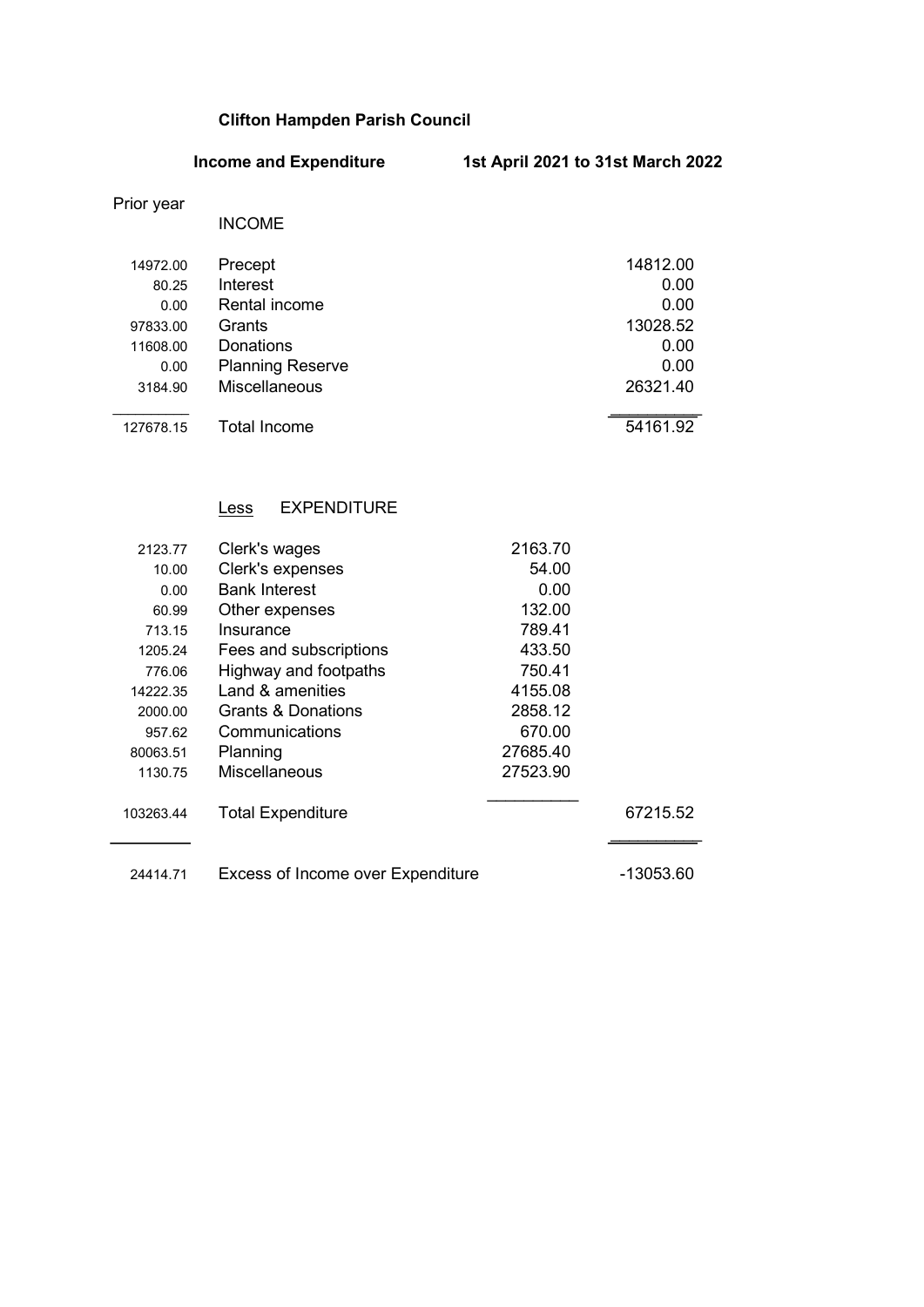## Clifton Hampden Parish Council

|                                              | <b>Balance sheet</b>                                                                                                              | <b>31st March 2022</b>              |                       |
|----------------------------------------------|-----------------------------------------------------------------------------------------------------------------------------------|-------------------------------------|-----------------------|
| Prior year                                   | <b>CURRENT ASSETS</b>                                                                                                             |                                     |                       |
| 20046.47<br>464.00<br>43366.76<br>$-1053.62$ | <b>Sundry Debtors</b><br><b>Unity Trust Current Account</b><br><b>Barclays Savings Account</b><br><b>Barclays Current Account</b> | 5782.67<br>44578.04<br>0.00<br>0.00 |                       |
| 62823.61                                     |                                                                                                                                   |                                     | 50360.71              |
|                                              | <b>CURRENT LIABILITIES</b><br>Less                                                                                                |                                     |                       |
| 0.00                                         | <b>Sundry Creditors</b>                                                                                                           | 590.70                              | 590.70                |
| 62823.61                                     | TOTAL NET ASSETS                                                                                                                  |                                     | 49770.01              |
|                                              | Represented by:                                                                                                                   |                                     |                       |
| 38408.90<br>24414.71                         | Balance at 31st March 2021<br>Excess of Income over Expenditure                                                                   |                                     | 62823.61<br>-13053.60 |
| 62823.61                                     |                                                                                                                                   |                                     | 49770.01              |

The above statement represents fairly the financial position of the authority as at 31st March 2022 and reflects its income and expenditure during the year

Approved by the Parish Council on 

Chairman Responsible Financial Officer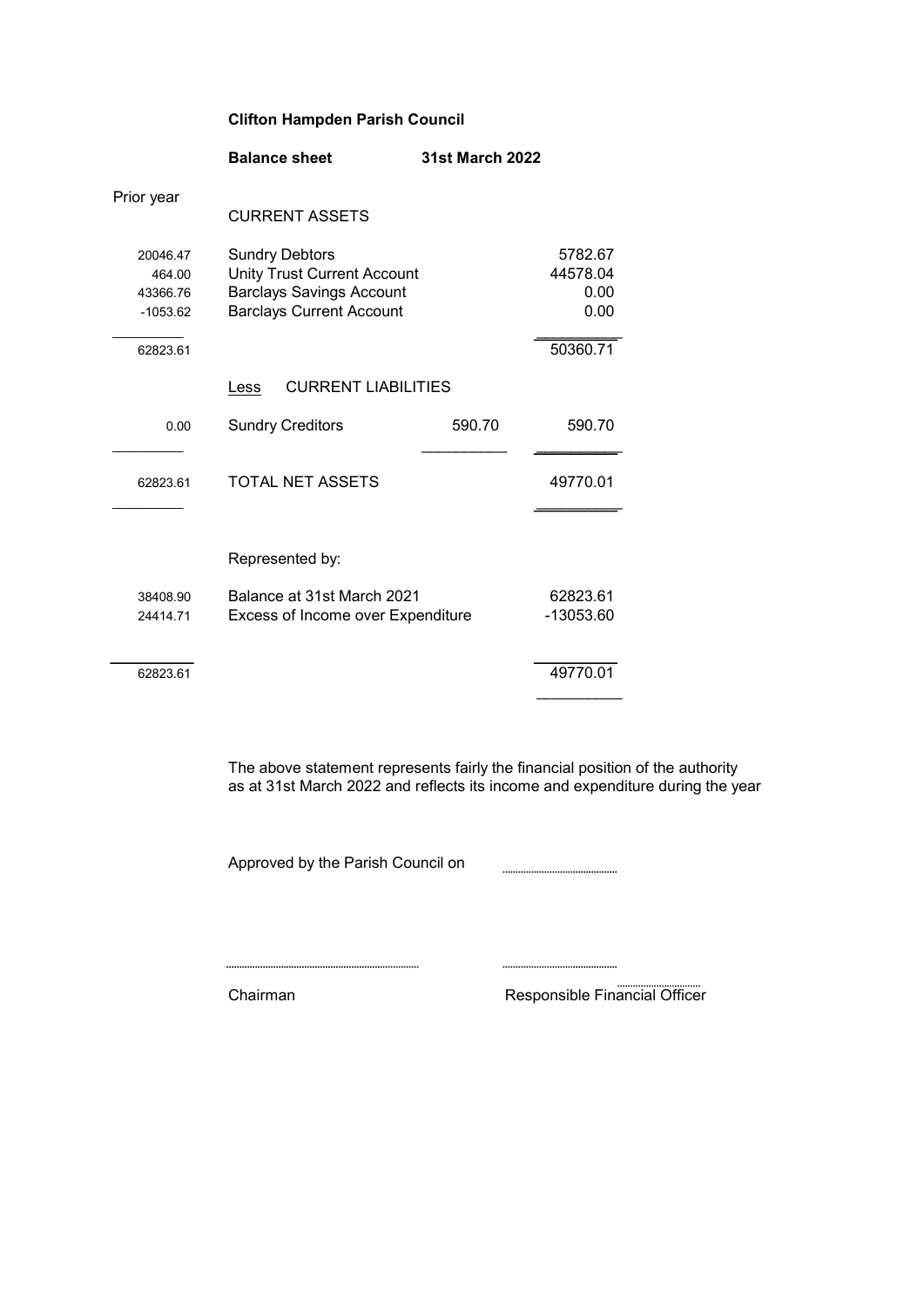#### Notes on Balance sheet 31st March 2022

#### Investments

Cash reserves are held in the Community Account at Barclays Bank

| Long term debtors (more than 1 year)<br>None                                            |                                                                                  |                                                                                                                                                                                                                   |  |
|-----------------------------------------------------------------------------------------|----------------------------------------------------------------------------------|-------------------------------------------------------------------------------------------------------------------------------------------------------------------------------------------------------------------|--|
| Stocks and stores<br>None                                                               |                                                                                  |                                                                                                                                                                                                                   |  |
| Debtors at 31st March 2022<br>(i) Current                                               |                                                                                  |                                                                                                                                                                                                                   |  |
| VAT refund<br>VAT refund                                                                | 2020/21<br>2021/22                                                               | £139.36<br>£5,643.31<br>£5,782.67                                                                                                                                                                                 |  |
| Payments in advance<br>None                                                             |                                                                                  |                                                                                                                                                                                                                   |  |
| <b>Temporary Lendings</b><br>None                                                       |                                                                                  |                                                                                                                                                                                                                   |  |
| Cash                                                                                    |                                                                                  |                                                                                                                                                                                                                   |  |
| Bank                                                                                    | See statements                                                                   |                                                                                                                                                                                                                   |  |
| Creditors at 31st March 2022                                                            |                                                                                  |                                                                                                                                                                                                                   |  |
| Locality<br>Savills<br>SODC                                                             | £500.00<br>£1.00<br>£89.70<br>£590.70                                            |                                                                                                                                                                                                                   |  |
| <b>Temporary Borrowing</b><br>(Prior year:                                              | None<br>£0.00<br>£0.00<br>None)                                                  |                                                                                                                                                                                                                   |  |
| Reserves                                                                                | The Council received a Community Infrastructure Levy grant of £3085              | The Council has £6000 remaining of a grant to improve the resilience of the village.<br>The Council holds £3185 on behalf of the Sports and Social Club after it suspended operation during the Covid 19 pandemic |  |
| Assets<br>See separate sheet                                                            |                                                                                  |                                                                                                                                                                                                                   |  |
| Capital Reserve<br><b>Capital Reserve</b><br>General Balance<br>None                    | Items purchased from Capital Reserve                                             | The closing balance consists only of the cash held in the accounts at Barclays Bank and Unity Trust Bank as shown<br>£0.00<br>£49,635.01                                                                          |  |
| Tenancies granted<br>None                                                               |                                                                                  |                                                                                                                                                                                                                   |  |
| s137 Payments<br>There were<br>at<br>£<br>Payments made were:<br><b>CH Cricket Club</b> | 520 electors on the roll.<br>8.41 per elector was<br>CH School (LAPD architects) | The limit for spending under s137 of the Local Government Act 1972 for the council for the year<br>£ 4,373.20<br>£2,385.67<br>£288.00                                                                             |  |
| Agency agreements<br>None                                                               |                                                                                  | £2,673.67                                                                                                                                                                                                         |  |
| <b>Contingent liabilities</b><br>None                                                   |                                                                                  |                                                                                                                                                                                                                   |  |
| Pensions<br>None                                                                        |                                                                                  |                                                                                                                                                                                                                   |  |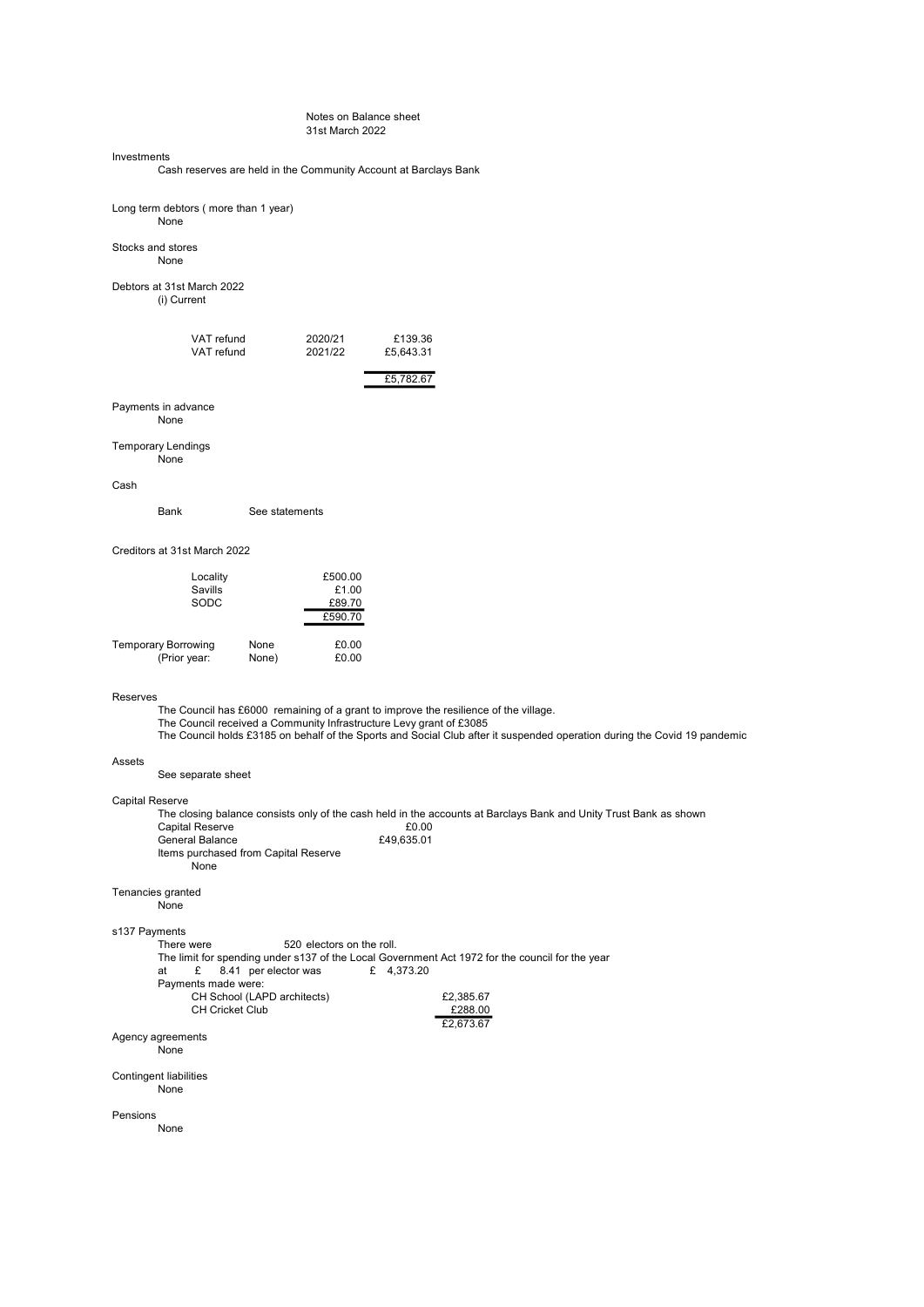### Clifton Hampden Parish Council

Bank Reconciliation Year to 31st March 2022

|                                      |         | <b>Barclays</b> | Savings                   | Current       | 101288      | £600.00    |          |           |
|--------------------------------------|---------|-----------------|---------------------------|---------------|-------------|------------|----------|-----------|
|                                      |         | Current         | Account                   | Account       | 101291      | £146.16    |          |           |
|                                      |         |                 |                           |               | 101292      | £240.00    |          |           |
| Bank account Balance 31st March 2021 |         | £200.00         | £43,366.76                | £464.00       | 101295      | £177.46    |          |           |
|                                      |         |                 |                           |               | 101296      | £90.00     |          |           |
| Payments made but not cleared        |         | $-£1,253.62$    |                           |               |             | £1,253.62  |          |           |
|                                      |         |                 |                           |               |             |            |          |           |
|                                      |         |                 | -£1,053.62 £43,366.76     | £464.00       |             |            |          |           |
|                                      |         |                 |                           |               | Income      | £54,161.92 |          |           |
|                                      |         |                 |                           |               | VAT refund  | £19,907.11 |          |           |
| Receipts                             | 2021/22 | £7,406.00       | £0.00                     | £66,663.03    |             | £74,069.03 | 300054   | £2,862.80 |
|                                      |         |                 |                           |               |             |            | 300056   | £789.41   |
|                                      |         |                 |                           |               | Expenditure | £67,215.52 | 300057   | £600.00   |
|                                      |         |                 |                           |               | <b>VAT</b>  | £5,643.31  | 300058   | £150.00   |
| Payments                             | 2021/22 | $-£170.24$      |                           | $-£72,097.89$ |             | £72,858.83 | 300059   | £161.46   |
|                                      |         |                 |                           |               |             |            | 300063   | £77.80    |
|                                      |         |                 |                           |               |             |            | 300064   | £60.00    |
|                                      |         |                 |                           |               |             |            | 300065   | £67.50    |
| Receipts not yet cleared             |         | £0.00           | £0.00                     | £0.00         | Receipts    | £0.00      | 300066   | £288.00   |
| Payments made but not cleared        |         |                 |                           | £5,056.97     |             |            | Payments | £5,056.97 |
| Net transfers                        |         |                 | $-E6,182.14 - E43,366.76$ | £49,548.90    | <b>Net</b>  | £0.00      |          |           |
|                                      |         |                 |                           |               |             |            |          |           |
|                                      |         |                 |                           |               |             |            |          |           |
| Bank account Balance 31st March 2022 | £0.00   | £0.00           | £49,635.01                |               |             |            |          |           |

Net Balance **E44,578.04** 

Anne Davies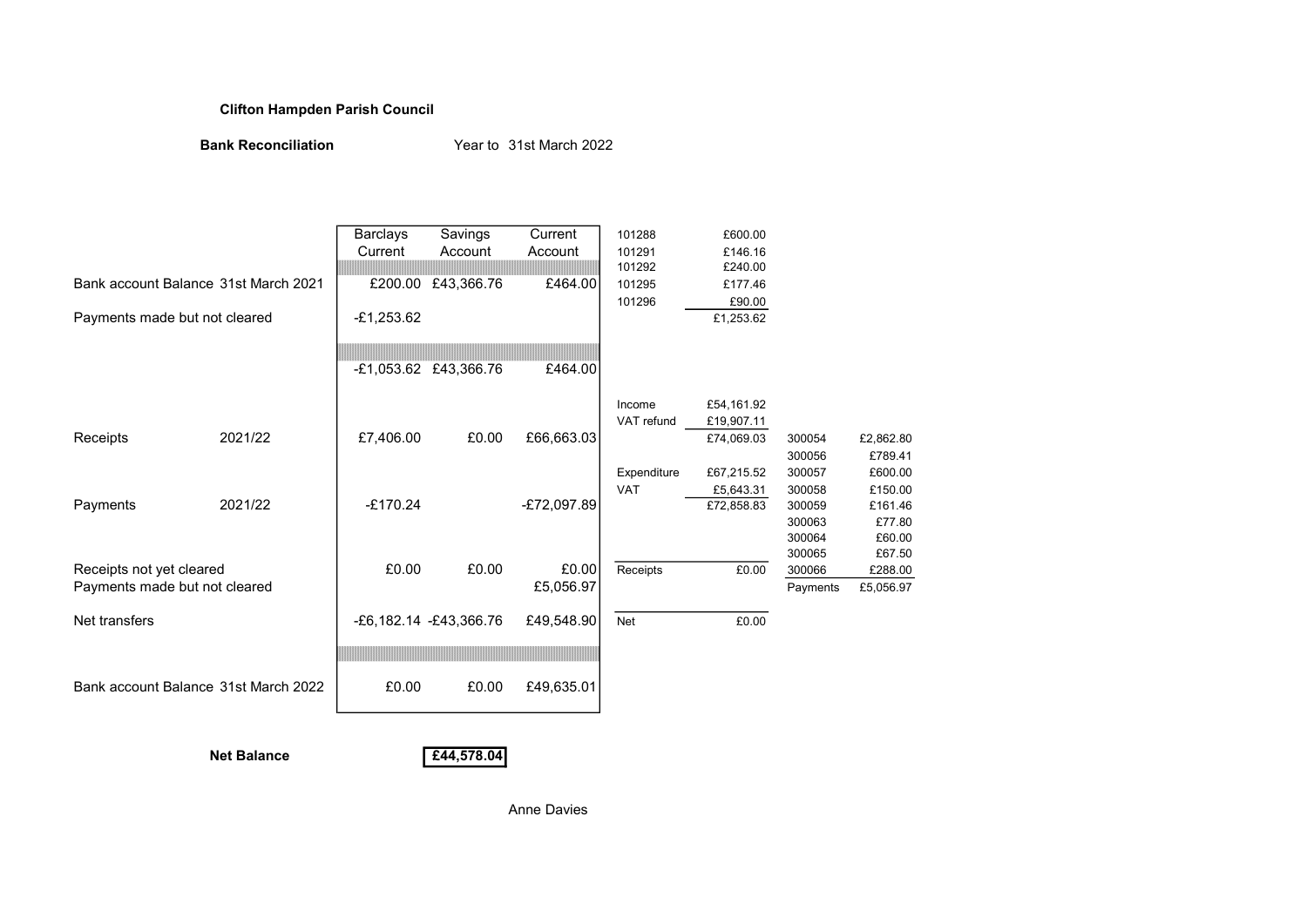| <b>Clifton Hampden Parish Council</b> |                              |                          | <b>Asset Register</b>    |           |            |                                                   |                                                                |  |  |  |  |  |  |
|---------------------------------------|------------------------------|--------------------------|--------------------------|-----------|------------|---------------------------------------------------|----------------------------------------------------------------|--|--|--|--|--|--|
|                                       |                              | <b>Total Valuation</b>   | £93,292.39               |           |            | based on most recent valuation, otherwise on cost |                                                                |  |  |  |  |  |  |
|                                       |                              |                          |                          |           |            |                                                   |                                                                |  |  |  |  |  |  |
| Date of<br><b>Acquisition</b>         | <b>Description</b>           | Supplier                 | Location                 | Custodian | Cost       | Date of<br><b>Disposal</b>                        | <b>Notes</b><br>Insurance<br>Value                             |  |  |  |  |  |  |
|                                       |                              |                          |                          |           |            |                                                   |                                                                |  |  |  |  |  |  |
|                                       | Pre-1994 Recreation Ground   |                          |                          |           | £0.00      |                                                   | £0.00 Lease from Village Trust                                 |  |  |  |  |  |  |
| Pre-1994 Wharf                        |                              |                          |                          |           | £0.00      |                                                   | £0.00 Lease from Village Trust                                 |  |  |  |  |  |  |
|                                       | Pre-1994 Village Hall        |                          |                          |           | £50,000.00 |                                                   | £50,000.00                                                     |  |  |  |  |  |  |
|                                       | Pre-1994 Football posts      |                          | <b>Recreation Ground</b> |           | £2,500.00  |                                                   | £2,500.00                                                      |  |  |  |  |  |  |
|                                       | Pre-1994 Tea pavillion       |                          |                          |           | £3,491.00  |                                                   | £3,491.00                                                      |  |  |  |  |  |  |
|                                       | Pre-1994 Bus shelters (2)    |                          |                          |           | £869.00    |                                                   | £869.00                                                        |  |  |  |  |  |  |
|                                       | Apr-2009 Noticeboard         |                          | Village Hall             |           | £255.07    |                                                   |                                                                |  |  |  |  |  |  |
|                                       | May-2009 Dog Waste bins      | Glasdon                  |                          |           | £234.92    |                                                   | £0.00                                                          |  |  |  |  |  |  |
| Jul-2010 Signs                        |                              | Signarama                | <b>Recreation Ground</b> |           | £432.00    |                                                   |                                                                |  |  |  |  |  |  |
|                                       | Sep-2010 Noticeboards        | <b>Woodland services</b> |                          |           | £505.00    |                                                   |                                                                |  |  |  |  |  |  |
|                                       | Oct-2013 Gang mower          |                          | <b>Recreation Ground</b> |           | £2,820.00  |                                                   | £2,820.00                                                      |  |  |  |  |  |  |
| Feb-2014 VAS                          |                              | <b>OCC</b>               |                          |           | £6,349.60  |                                                   | £3,334.95 payment of £3081.23 to Occ for<br>future maintenance |  |  |  |  |  |  |
| Feb-2014 Litter Bin                   |                              | Streetmaster             |                          |           | £341.00    |                                                   |                                                                |  |  |  |  |  |  |
|                                       | Apr-2014 Play equipment      | <b>Educational Play</b>  | <b>Recreation Ground</b> |           | £16,943.00 |                                                   | £17,000.00                                                     |  |  |  |  |  |  |
|                                       | Jun-2014 Safety Signs        | Archer Signs             |                          |           | £121.35    |                                                   |                                                                |  |  |  |  |  |  |
|                                       | May-2015 Defibrillator & Box | <b>WEL Medical</b>       |                          |           | £1,921.75  |                                                   |                                                                |  |  |  |  |  |  |
|                                       | Jul-2015 Strimmer            | Mill Hill Tools          |                          |           | £200.00    |                                                   | £150.00                                                        |  |  |  |  |  |  |
|                                       | Feb-2016 Marquee             | <b>Archer Marquees</b>   |                          |           | £2,000.00  |                                                   |                                                                |  |  |  |  |  |  |
| Jun-2016 Marquee                      |                              | <b>Archer Marquees</b>   |                          |           | £600.00    |                                                   |                                                                |  |  |  |  |  |  |
|                                       | Jul-2016 First aid kits      | St John Ambulance        |                          |           | £178.00    |                                                   |                                                                |  |  |  |  |  |  |
| Oct-2016 Shed                         |                              | <b>Benson Sawmills</b>   |                          |           | £594.90    |                                                   |                                                                |  |  |  |  |  |  |
| Nov-2016 Shed                         |                              | C Read                   |                          |           | £419.00    |                                                   |                                                                |  |  |  |  |  |  |
| Mar-2017 Seats                        |                              | <b>Woodland services</b> |                          |           | £300.00    |                                                   |                                                                |  |  |  |  |  |  |
|                                       | May-2017 Display boards      |                          |                          |           | £173.99    |                                                   |                                                                |  |  |  |  |  |  |
| Jun-2017 Projector                    |                              |                          |                          |           | £304.74    |                                                   |                                                                |  |  |  |  |  |  |
|                                       | Sep-2018 Defibrillator Box   | <b>WEL Medical</b>       |                          |           | £489.95    |                                                   |                                                                |  |  |  |  |  |  |
|                                       | Feb-2019 Dog waste bin       | Glasdon                  |                          |           | £243.12    |                                                   |                                                                |  |  |  |  |  |  |
| Nov-2019 Tables (3)                   |                              | Textra                   | <b>Village Hall</b>      |           | £845.00    |                                                   |                                                                |  |  |  |  |  |  |
| Nov-2019 Bench                        |                              | Textra                   | <b>Village Hall</b>      |           | £160.00    |                                                   |                                                                |  |  |  |  |  |  |
|                                       |                              |                          |                          |           |            |                                                   |                                                                |  |  |  |  |  |  |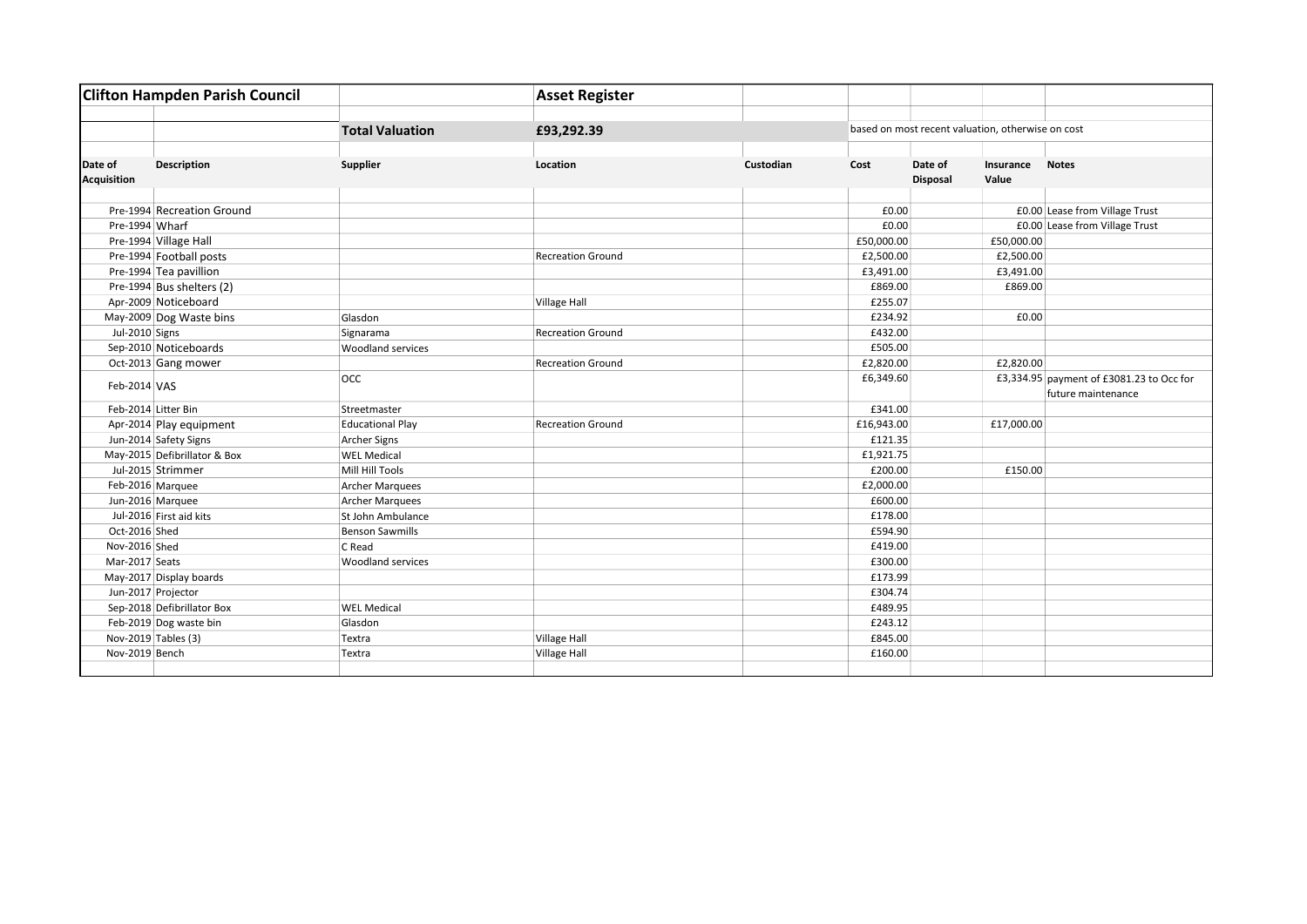|                    | <b>Clifton Hampden Parish Council</b> | Receipts               |                   |                             |          |          | Analysis         |          |                               |       |           |                   |          |          |          |            |
|--------------------|---------------------------------------|------------------------|-------------------|-----------------------------|----------|----------|------------------|----------|-------------------------------|-------|-----------|-------------------|----------|----------|----------|------------|
|                    | 1st April 2021 to 31st March 2022     |                        |                   |                             |          |          |                  |          |                               |       |           |                   |          |          |          |            |
|                    |                                       | Running totals         |                   | 7406.00                     | 0.00     | 66663.03 | 14812.00         | 0.00     | 3028.52                       | 0.00  | 10000.00  | 0.00              | 0.00     | 26321.40 | 50625.06 | 19907.11   |
|                    |                                       | Aggregate total        |                   |                             |          | 74069.03 | $54161.92$ + VAT |          |                               |       |           |                   |          |          |          |            |
|                    |                                       |                        |                   |                             |          |          |                  |          |                               |       |           |                   |          |          |          |            |
| Date               | Source                                | Details                | Bank              | Barclays                    | Barclays | Current  | Precept          | Bank     | <b>Grants &amp; Donations</b> |       |           |                   |          | Miscell. | Transfer | VAT refund |
|                    |                                       |                        |                   |                             |          |          |                  |          | SODC                          | New   | Earmarked |                   | Planning |          |          |            |
|                    |                                       |                        | statement Current |                             | Savings  | Account  | Precept          | Interest | Grants                        | Homes | Grants    | Donations Reserve |          | Receipts |          |            |
|                    |                                       | Receipts in prior year |                   | (copied for monthly report) |          |          |                  |          |                               |       |           |                   |          |          |          |            |
|                    |                                       |                        |                   |                             |          |          |                  |          |                               |       |           |                   |          |          |          |            |
| 22-Feb-21 rec ctee |                                       | proceeds               | 22/02/21          | 3184.90                     |          |          |                  |          |                               |       |           |                   |          |          |          |            |
| 08-Mar-21 Bank     |                                       | Interest               | 08/03/21          |                             | 2.34     |          |                  |          |                               |       |           |                   |          |          |          |            |
|                    |                                       | <b>New matters</b>     |                   |                             |          |          |                  |          |                               |       |           |                   |          |          |          |            |
|                    |                                       |                        |                   |                             |          |          |                  |          |                               |       |           |                   |          |          |          |            |
| 08-Apr-21 SODC     |                                       | Precept                | 12/04/21          | 7406.00                     |          |          | 7406.00          |          |                               |       |           |                   |          |          |          |            |
|                    | 12-Apr-21 Transfer from Barclays      | Current a/c            | 12/04/21          |                             |          | 200.00   |                  |          |                               |       |           |                   |          |          | 200.00   |            |
| 10-May-21 HMRC     |                                       | VAT refund             | 10/05/21          |                             |          | 19907.11 |                  |          |                               |       |           |                   |          |          |          | 19907.11   |
|                    | 18-May-21 Transfer from Barclays      | Savings a/c            | 18/05/21          |                             |          | 50425.06 |                  |          |                               |       |           |                   |          |          | 50425.06 |            |
| 03-Sep-21 VOWH     |                                       | Received in error      | 03/09/21          |                             |          | 1421.40  |                  |          |                               |       |           |                   |          | 1421.40  |          |            |
| 08-Sep-21 SODC     |                                       | precept                | 08/09/21          |                             |          | 7406.00  | 7406.00          |          |                               |       |           |                   |          |          |          |            |
| 17-Sep-21 VOWH     |                                       | Received in error      | 17/09/21          |                             |          | 24900.00 |                  |          |                               |       |           |                   |          | 24900.00 |          |            |
| 27-Oct-21 SODC     |                                       | CIL grant              | 27/10/21          |                             |          | 3028.52  |                  |          | 3028.52                       |       |           |                   |          |          |          |            |
|                    | 18-Nov-21 groundwork                  | grant                  | 18/11/21          |                             |          | 10000.00 |                  |          |                               |       | 10000.00  |                   |          |          |          |            |
|                    |                                       |                        |                   |                             |          |          |                  |          |                               |       |           |                   |          |          |          |            |
|                    |                                       |                        |                   |                             |          |          |                  |          |                               |       |           |                   |          |          |          |            |
|                    |                                       |                        |                   |                             |          |          |                  |          |                               |       |           |                   |          |          |          |            |
|                    |                                       |                        |                   |                             |          |          |                  |          |                               |       |           |                   |          |          |          |            |
|                    |                                       |                        |                   |                             |          |          |                  |          |                               |       |           |                   |          |          |          |            |
|                    |                                       |                        |                   |                             |          |          |                  |          |                               |       |           |                   |          |          |          |            |
|                    |                                       |                        |                   |                             |          |          |                  |          |                               |       |           |                   |          |          |          |            |